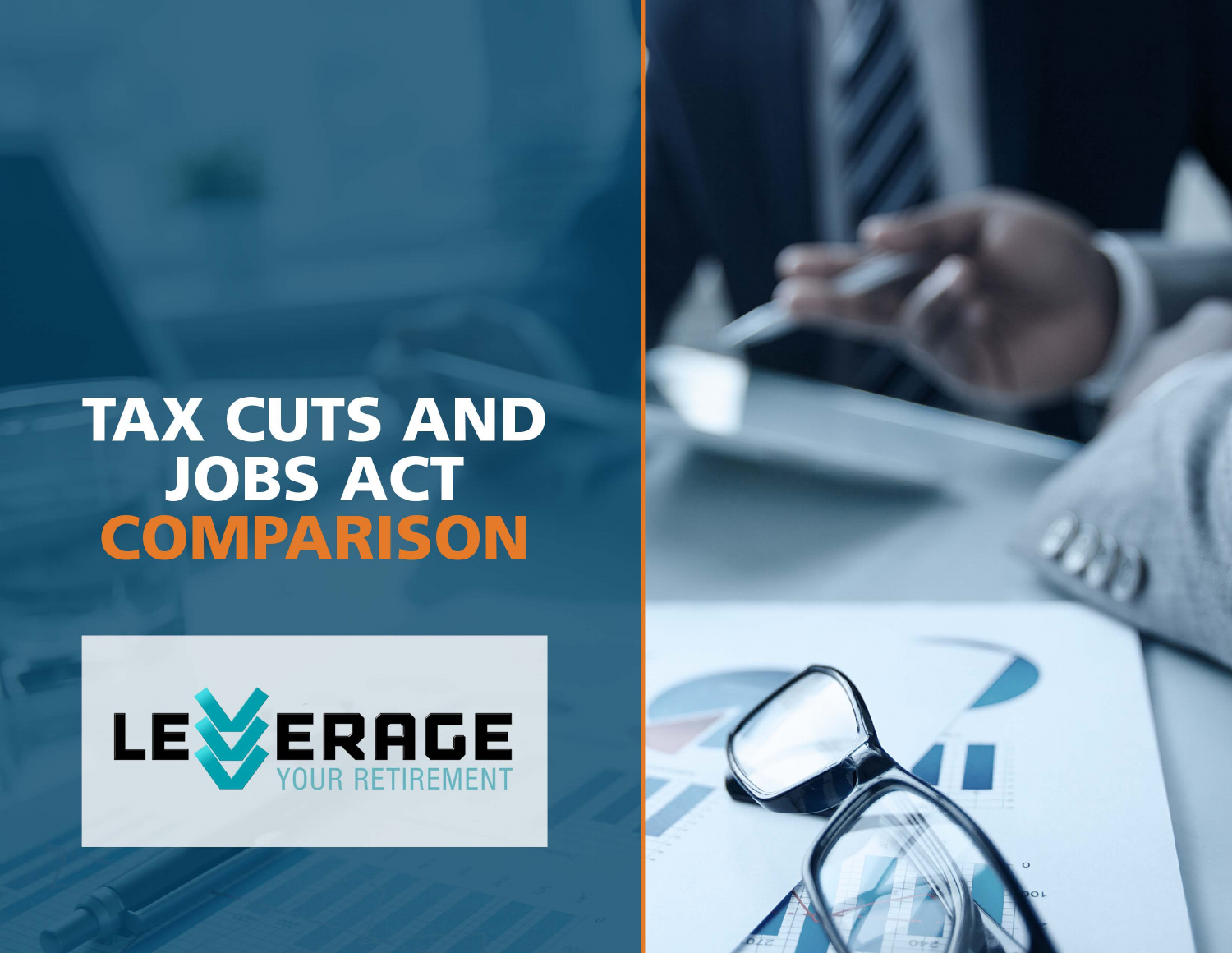| <b>Individual Tax Reform</b>                                 |                                                                                                                                                                                  |                                                                                                                                                                                                                               |                                            |                                                                                                                                                                                                                                                        |
|--------------------------------------------------------------|----------------------------------------------------------------------------------------------------------------------------------------------------------------------------------|-------------------------------------------------------------------------------------------------------------------------------------------------------------------------------------------------------------------------------|--------------------------------------------|--------------------------------------------------------------------------------------------------------------------------------------------------------------------------------------------------------------------------------------------------------|
|                                                              | 2017                                                                                                                                                                             | <b>Tax Cuts and Jobs Act</b>                                                                                                                                                                                                  | <b>Effective Date</b>                      | <b>Additional Comments/</b><br><b>Considerations</b>                                                                                                                                                                                                   |
| <b>Individual Tax Rates</b>                                  | 10%, 15%, 25%, 28%, 33%, 35%, 39.6%<br>Indexed for inflation                                                                                                                     | 10%, 12%, 22%, 24%, 32%, 35%, 37%<br>Indexed for inflation                                                                                                                                                                    | 2018-2025                                  | Most taxpayers will experience<br>an increase in take home pay,<br>at least through the pre-sunset<br>period.                                                                                                                                          |
| Consumer Price Index for<br><b>Inflation Adjustments</b>     | CPI-U CPI for All Urban Consumers.                                                                                                                                               | C-CPI-U Chained CPI for All Urban<br>Consumers.                                                                                                                                                                               | Made<br>permanent<br>effective<br>1/1/2018 | The chained CPI is expected<br>to result in lower inflationary<br>adjustments as it measures the<br>substitutions consumers make<br>when prices rise. Could result in<br>bracket creep.                                                                |
| <b>Estates and Trusts Tax</b><br>Rates                       | 15%, 25%, 28%, 33%, 39.6%                                                                                                                                                        | 10%, 25%, 35%, 37%                                                                                                                                                                                                            | 2018-2025                                  | Highest trust tax rate remains at<br>income above \$12,500.                                                                                                                                                                                            |
| Alternative Minimum Tax<br>(AMT)                             | • Exemption amount \$54,300 (SS/HOH)) and<br>\$84,500 (MFJ)<br>Phaseout Thresholds \$120,700 (S) and<br>\$160,900 (MFJ)                                                          | Exemption amount \$70,300 (S/HOH) and<br>$\bullet$<br>\$109,400 (MFJ)<br>• Exemption credit phaseouts \$500,000 (S/<br>HOH) and \$1,000,000 (MFJ)                                                                             | 2018-2025                                  | Much higher income phaseouts<br>results in very few taxpayers<br>having to be concerned about<br>AMT through 2025.                                                                                                                                     |
| Kiddie Tax                                                   | Unearned income above a modest threshold<br>(\$2,100) taxed at parents' highest marginal<br>tax rate.                                                                            | Unearned income over \$2,100 threshold will<br>be taxed using trust tax rates.                                                                                                                                                | 2018-2025                                  | Applies to children under age 19<br>or college-aged students under<br>age 24.                                                                                                                                                                          |
| <b>Standard Deduction</b>                                    | • \$6,350 (single/MFS), \$12,700 (MFJ)<br>• \$9,350 (head of household)<br>• Blind or 65 or older - \$1,250 additional<br>deduction                                              | • \$12,000 (Single /MFS), \$24,000 (MFJ)<br>• \$18,000 (Head of Household)<br>• Blind or 65 or older \$1300 will remain                                                                                                       | 2018-2025                                  | Most consumers likely to take<br>standard deduction going<br>forward.                                                                                                                                                                                  |
| Personal Exemption                                           | • \$4,050 per eligible dependent<br>• Phase outs begin at \$261,500 (S) or<br>\$313,800 (joint returns)                                                                          | Repealed.                                                                                                                                                                                                                     | 2018-2025                                  | The repeal of the PE will likely<br>impact larger families the most.<br>But, for many, the increase in the<br>child tax credit and more liberal<br>income phaseouts will offset<br>the loss of the PE. See child tax<br>credit.                        |
| <b>Child Tax Credit</b>                                      | • \$1,000 per qualifying child under age 17<br>• Phase out beginning at \$55,000 (MFS)<br>\$75,000 (single/HOH)and \$110,000 (MFJ)<br>• Partially refundable if income > \$3,000 | • \$2,000 per qualifying child under age 17<br>• Phase out beginning at \$200,000 (Single,<br>MFS, and HOH) and \$400,000 (MFJ);<br>refundable up to \$1,400<br>• \$500 non-refundable credit for certain<br>other dependents | 2018-2025                                  | The child tax credit offers a<br>dollar for dollar reduction to<br>taxes owed while the personal<br>exemption lowers taxable<br>income (having less of an impact<br>on taxed owed) which will help<br>offset the loss of the PE for large<br>families. |
| State and Local and<br><b>Income Tax Deduction</b><br>(SALT) | No limit but can deduct state income or sales<br>tax, but not both and property taxes.                                                                                           | Capped at combined \$10,000 (\$5,000 MFS)<br>which also includes property taxes.                                                                                                                                              | 2018-2025                                  | Taxpayers in high tax states<br>on the West Coast and the<br>Northeast will likely feel the<br>effect of this change most.                                                                                                                             |
| <b>Limitation on Mortgage</b><br>Interest Deduction          | Capped at \$1,000,000 of debt principal.                                                                                                                                         | • Capped at \$750,000 of debt principal<br>• Grandfathered: debt acquisition prior to<br>12/15/17 or Binding contract by 12/15/17<br>and purchased by 4/1/18                                                                  | 2018-2025                                  | Grandfathered mortages that<br>are refinanced will maintain the<br>\$1 million dollar principal limit<br>on existing loan amount only.                                                                                                                 |

This information is being provided only as a general source of information and is not intended to be the primary basis for financial decisions. It should not be construed as advice designed to meet the particular needs of an individual situation. Please seek the guidance of a professional regarding your particular financial concerns. Consult with your tax advisor or attorney regarding specific tax or legal issues.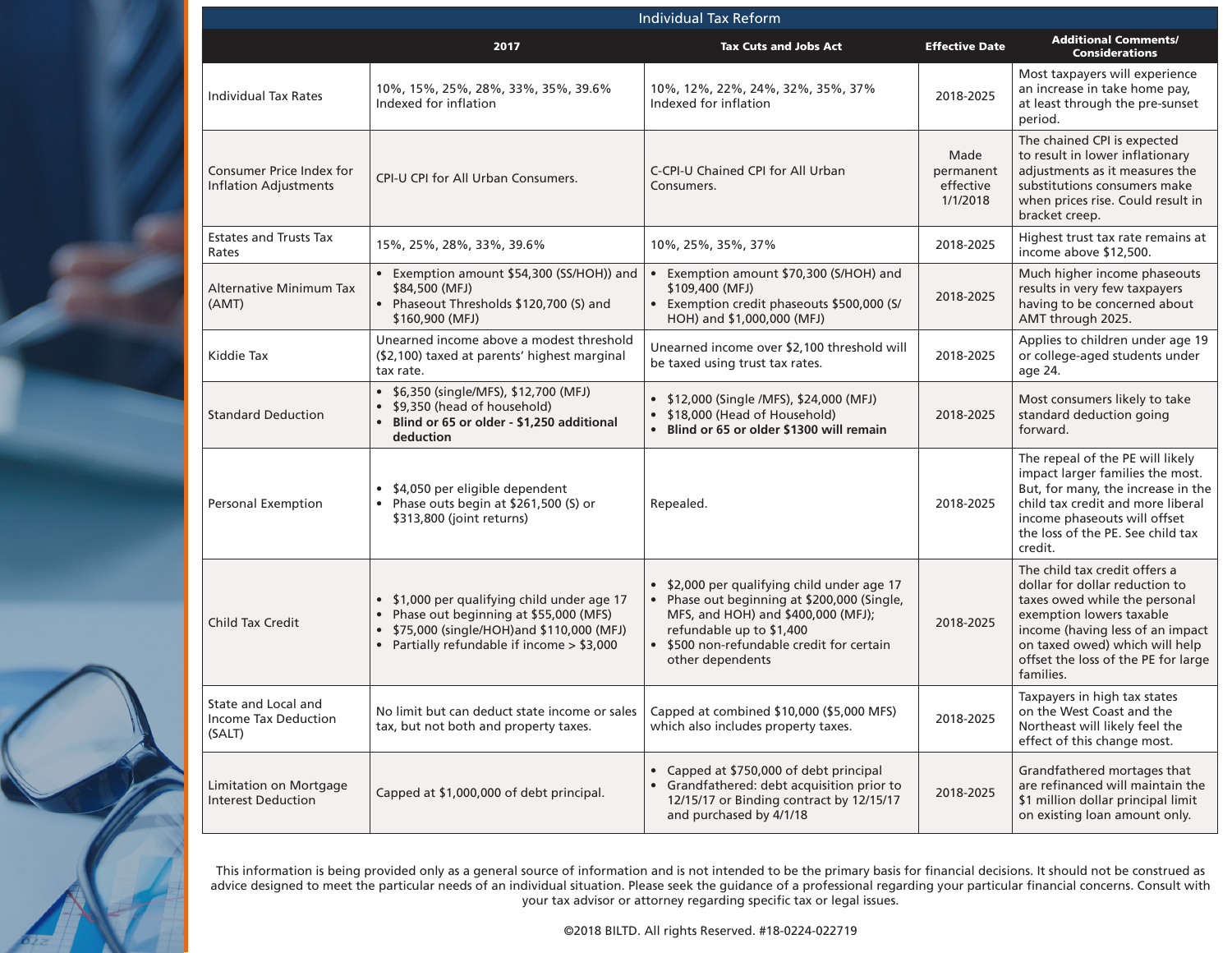|                                                                      | <b>Individual Tax Reform (continued)</b>                                                                                           |                                                                                                          |                                                                     |                                                                                                                                                |
|----------------------------------------------------------------------|------------------------------------------------------------------------------------------------------------------------------------|----------------------------------------------------------------------------------------------------------|---------------------------------------------------------------------|------------------------------------------------------------------------------------------------------------------------------------------------|
|                                                                      | 2017                                                                                                                               | <b>Tax Cuts and Jobs Act</b>                                                                             | <b>Effective Date</b>                                               | <b>Additional Comments/</b><br><b>Considerations</b>                                                                                           |
| Home Equity Interest<br>Deduction                                    | Deductible up to \$100,000 in equity principal<br>\$50,000 (S or MFS).                                                             | · Suspended<br>• No grandfather provision                                                                | 2018-2025                                                           | No grandfathering permitted for<br>existing home equity loans.                                                                                 |
| <b>Moving Expense</b><br>Deduction                                   | Deductible if relocation is necessary due to a<br>new job or transfer with the same employer.                                      | • Suspended<br>• Exception: Active duty military                                                         | 2018-2025                                                           | Moving expenses reimbursed by<br>employer will be taxable to the<br>employee.                                                                  |
| Alimony Expense<br>Deduction                                         | • Deductible by the payer<br>• Includable as income to payee                                                                       | • Repealed<br>• No deduction by payer nor inclusion of<br>income by payee                                | Divorce or<br>separation<br>agreement<br>executed<br>after 12/31/18 | Alimony agreements in<br>force prior to 12/31/18 are<br>grandfathered into the pre-TCJA<br>rules                                               |
| <b>Personal Casualty Loss</b><br>Deduction                           | Deductible if not reimbursed by insurance<br>and in excess of 10% of AGI.                                                          | Deductible only if attributable to a<br>nationally declared disaster.                                    | 2018-2025                                                           | Losses will only be deductible<br>to the extent that they fall<br>under the specific confines of a<br>federally declared disaster.             |
| Miscellaneous Itemized<br>Deductions                                 | Deductible in excess of 2% of AGI.                                                                                                 | Suspended (ex. Investment advisory fees,<br>tax prep fees, unreimbursed employee<br>expenses).           | 2018-2025                                                           | Employee deductions for<br>unreimbursed travel, meals,<br>professional society dues, etc. no<br>longer deductible.                             |
| Charitable Cash<br><b>Contributions Deduction</b>                    | Deductible up to 50% of AGI<br>$\bullet$<br>Excess carryover: 5 years                                                              | Deductible up to 60% of AGI<br>Excess carryover: 5 years                                                 | 2018-2025                                                           | Increase in deductibility may<br>help individuals who have<br>carryover of contributions from<br>previous years.                               |
| <b>Medical Expense</b><br>Deduction                                  | Deductible in excess of 7.5% of AGI if 65 or<br>older in excess of 10% of AGI if $<$ 65.                                           | All taxpayers eligible if expenses exceed<br>7.5% of AGI regardless of age.                              | Retroactively<br>to 1/1/17 thru<br>12/31/18                         | This is the only change that<br>could potentially affect a<br>taxpayer's 2017 return.                                                          |
| <b>Individual Mandate</b><br><b>Shared Responsibility</b><br>Payment | • \$695 per non-covered adult<br>• \$347.50 per non-covered child                                                                  | Repealed.                                                                                                | Made<br>permanent<br>effective 2019                                 | The individual mandate remains<br>in effect through 12/31/18.                                                                                  |
| Estate and Gift Tax Unified<br>Credit                                | • \$5.49 million for single taxpayers<br>• \$10.98 million for married taxpayers<br>• Portability of unused exemption<br>permitted | • \$11.2 million for single taxpayers<br>• \$22.4 million for married taxpayers<br>• Portability remains | 2018-2025                                                           | Uncertain as to what credit will<br>look like after 2025. To lock in<br>higher unified credit under TCJA,<br>consider gifting during lifetime. |



This information is being provided only as a general source of information and is not intended to be the primary basis for financial decisions. It should not be construed as advice designed to meet the particular needs of an individual situation. Please seek the guidance of a professional regarding your particular financial concerns. Consult with your tax advisor or attorney regarding specific tax or legal issues.

©2018 BILTD. All rights Reserved. #18-0224-022719